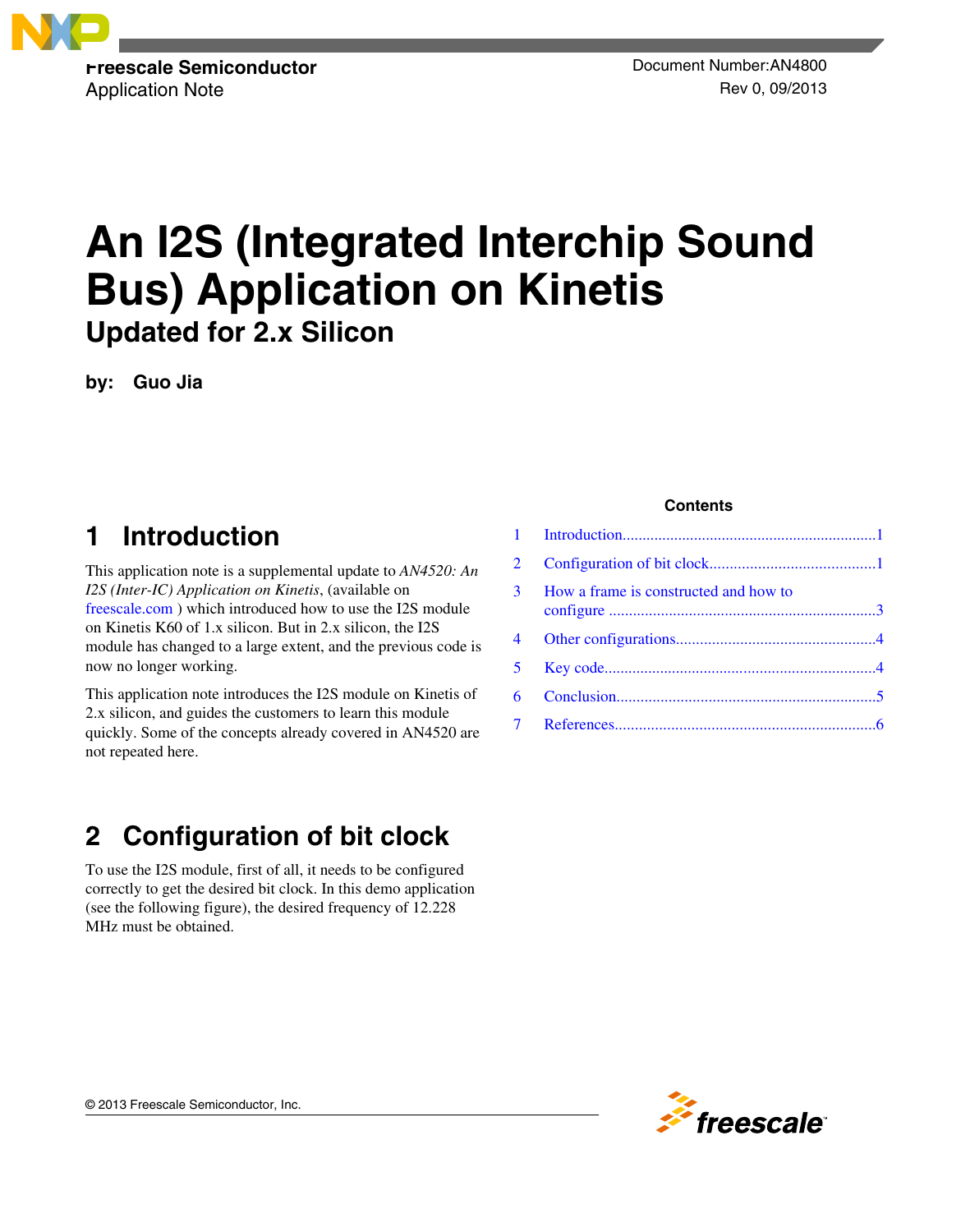



### **Figure 1. Set master clock (MCLK)**

In this demo, if the core clock is 48 MHz, then the output clock frequency can be obtained using the following equation.

#### **output = input \*[(I2SFRAC+1) / (I2SDIV+1) ] = (48M\* (32/125)) = 12.288 MHz**

This code line is used to set the clock frequency.

I2S0\_MDR = I2S\_MDR\_FRACT(31) | I2S\_MDR\_DIVIDE(124);

After this, the bit clock rate must be set. Bit clock is generated by dividing MCLK, see this figure.



### **Figure 2. Select bit clock (BLCK)**

For sample rate as 32 kHz, each sample has 24 bits in one channel, channel count as 2 (left channel and right channel); therefore the bit clock can be calculated using this equation.

#### **Bit clock = sample frequency \* words in a frame \* bits in a word = 32K\*24\*2 = 1.536 MHz = 12.288 MHz/8**

Thus, MCLK should be divided by 8. After this, compute the value that should be configured to the Transmit Configuration register (I2S\_TCR2) by the following formula:

#### **8 = (DIV+1)\*2, DIV = 3**

This code is used to set bit clock rate.

```
switch(sample_rate)
{
 …
         case 32000: div=3; break;
 …
}
    I2S0 TCR2 = div;
```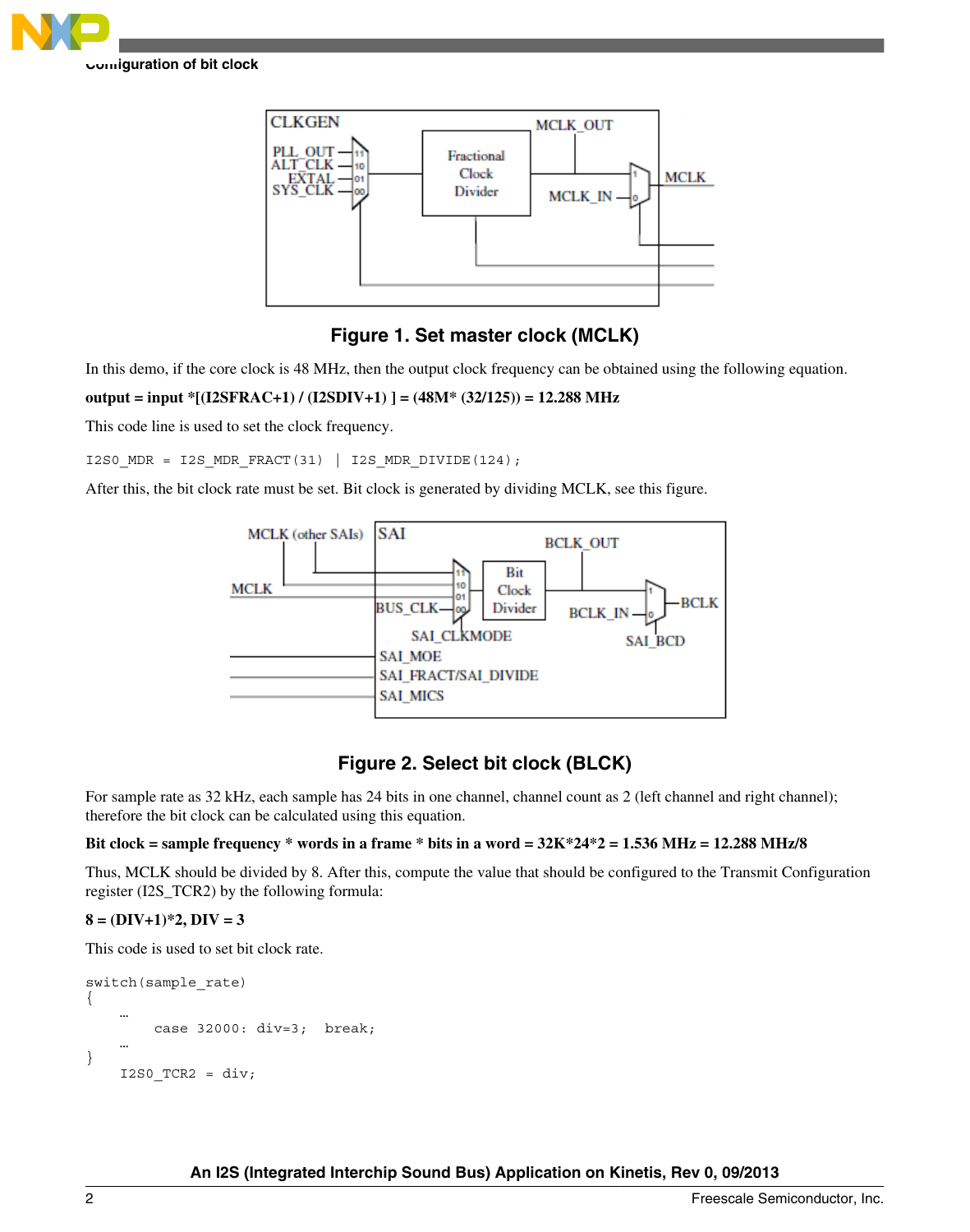<span id="page-2-0"></span>

### **3 How a frame is constructed and how to configure**

The following figures depict the PCM frame and I2S frames.



### **Figure 4. I2S frame**

From Figure 3 and Figure 4, it can be seen that a frame is constructed by frame start signal, clock, and data. These are some considerations which must be taken into account, for the PCM and I2S frames.

- Start of a frame on rising-edge or falling-edge and the duration for which the frame active level lasts.
- Transfer of data on rising- or falling-edge of clock
- Number of words in a frame
- Number of bits in a word
- Order of the transfer of most significant and least significant bits
- Need of left- or right-adjustment
- Requirement of 1-bit delay
- External or internal clock source

#### **An I2S (Integrated Interchip Sound Bus) Application on Kinetis, Rev 0, 09/2013**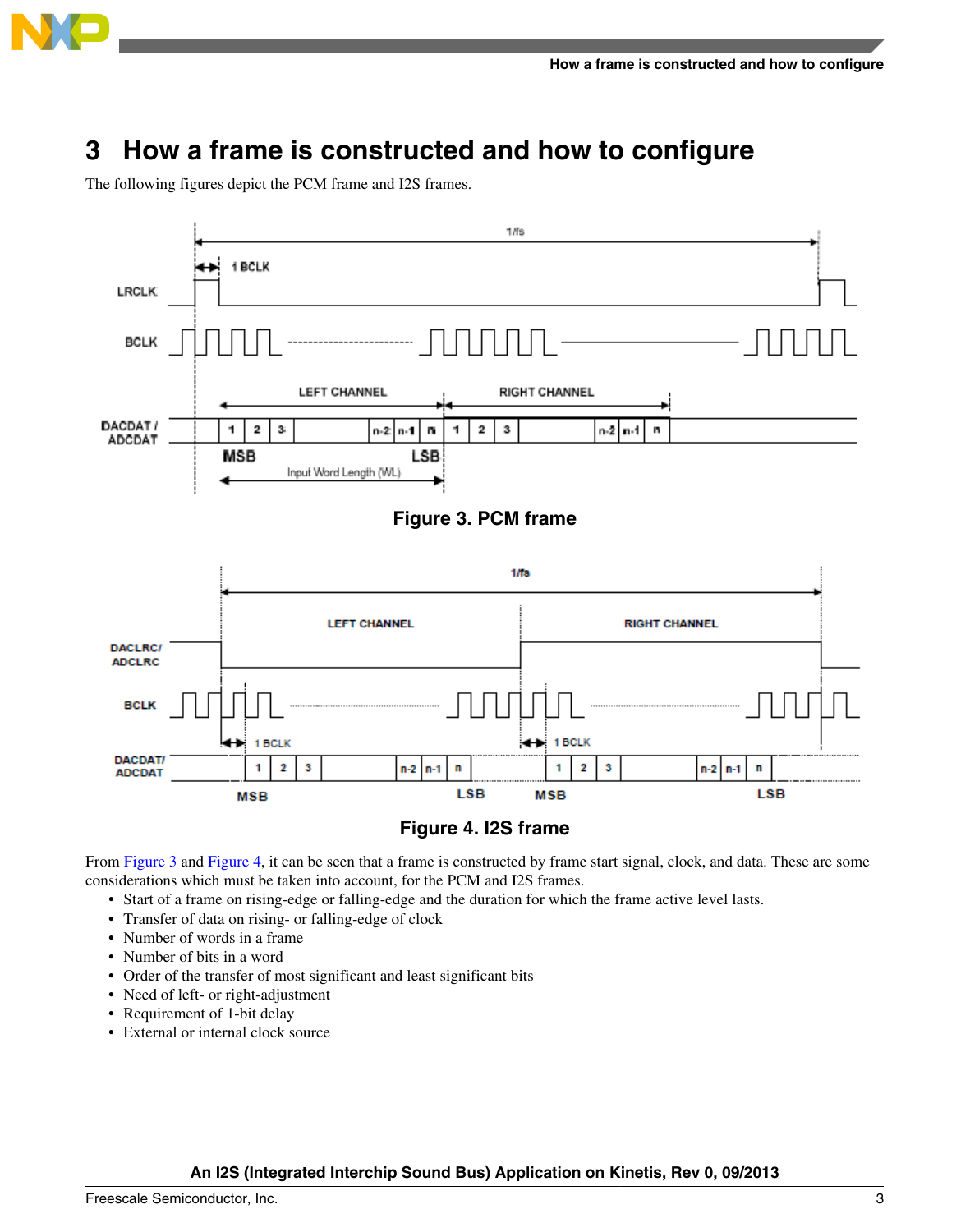<span id="page-3-0"></span>

## **4 Other configurations**

For other configurations, these considerations must be accounted.

- 1. **Watermar**k: The key point is that when the FIFO Request Flag in the SAI Transmit Control Register (I2Sx\_TCSR[FRF]) is set, two data packets should be loaded to FIFO—one for left channel and one for right channel. So, watermark is suggested to be 4 or 6 here.
- 2. **Sync mode and Async mode**: Here, it is needed to figure out whether the clock and frame signal are generated by the SAI module itself or provided by the external signal source.
- 3. **Use DMA or interrupt**: As audio signals are of quite high speed, DMA is suggested to be used to enhance system performance. For detailed information, see *AN4520: An I2S Application on Kinetis.*

# **5 Key code**

```
void hal_i2s_init(void)
{ 
      int i;
     _i2s\_io\_init();
       _i2s_set_rate(32000);
     \overline{\phantom{a}} i2s \overline{\phantom{a}} init();
}
static void _i2s_init(void)
{
     #define I2S CONFIG WORDS IN A FRAME 2
      #define I2S_CONFIG_BITS_IN_A_WORD 24
     I2SO_TCR1 = 4; // 6; // water markI2S0 TCR2 | = (0 \lt 30) | // master mode(Async mode)
                       (1<<26) | // MSEL = MCLK
                       (1<<25) | // CLK = drive on falling edge
                       (1<<24) ; // CLK = OUTPUT
     I2SO_TCR3 = (1<<16); // enable channel 0
     I2S0 TCR4 = ((I2S CONFIG WORDS IN A FRAME-1) <<16) | // words in a frame
                      ( (I2S_CONFIG_BITS_N_A_WORD -1) \lt 8) | // bits in a word<br>(1 \lt 4) | // MSB
(1 < 4) | // MSB
                       (1\leftarrow 3) \left| \frac{1}{\left| \frac{1}{2}\right|} \right| one bit early
                       (1\lt1) \qquad \qquad \qquad \qquad \qquad \qquad \qquad \qquad \qquad \qquad \qquad \qquad \qquad \qquad \qquad \qquad \qquad \qquad \qquad \qquad \qquad \qquad \qquad \qquad \qquad \qquad \qquad \qquad \qquad \qquad \qquad \qquad \qquad \qquad \qquad \(1\ll 0) ; \left/ \right/ frame = output
     I2S0 TCR5 = ((I2S CONFIG BITS IN A WORD-1) <<24) | // word N width
                      ((12S\overline{\rule[0.65em]{0.9em}{0.8em}}CONFIG\overline{\rule[0.65em]{0.9em}{0.8em}}BITS\overline{\rule[0.65em]{0.9em}{0.8em}}IN\overline{\rule[0.65em]{0.9em}{0.8em}}NORD-1) <<16) | // word 0 width (0x17<<8); // right adjust
                                                                           // right adjust, where the
                                                                                first bit starts 
     I2S0 TMR = 0; // enable TX
     I2S0 TCSR = (0<<31) | // enable tx
                       (1<<28) | // enable bit clock
                      (1<<0); // enable DMA request
}
static void _i2s_set_rate(int smprate)
{
      unsigned char div;
     SIM_SCGC6 |= SIM_SCGC6_I2S_MASK;
      // Select MCLK input source
     I2S0 MCR = (1\leftarrow30) // MCLK = output
```
**An I2S (Integrated Interchip Sound Bus) Application on Kinetis, Rev 0, 09/2013**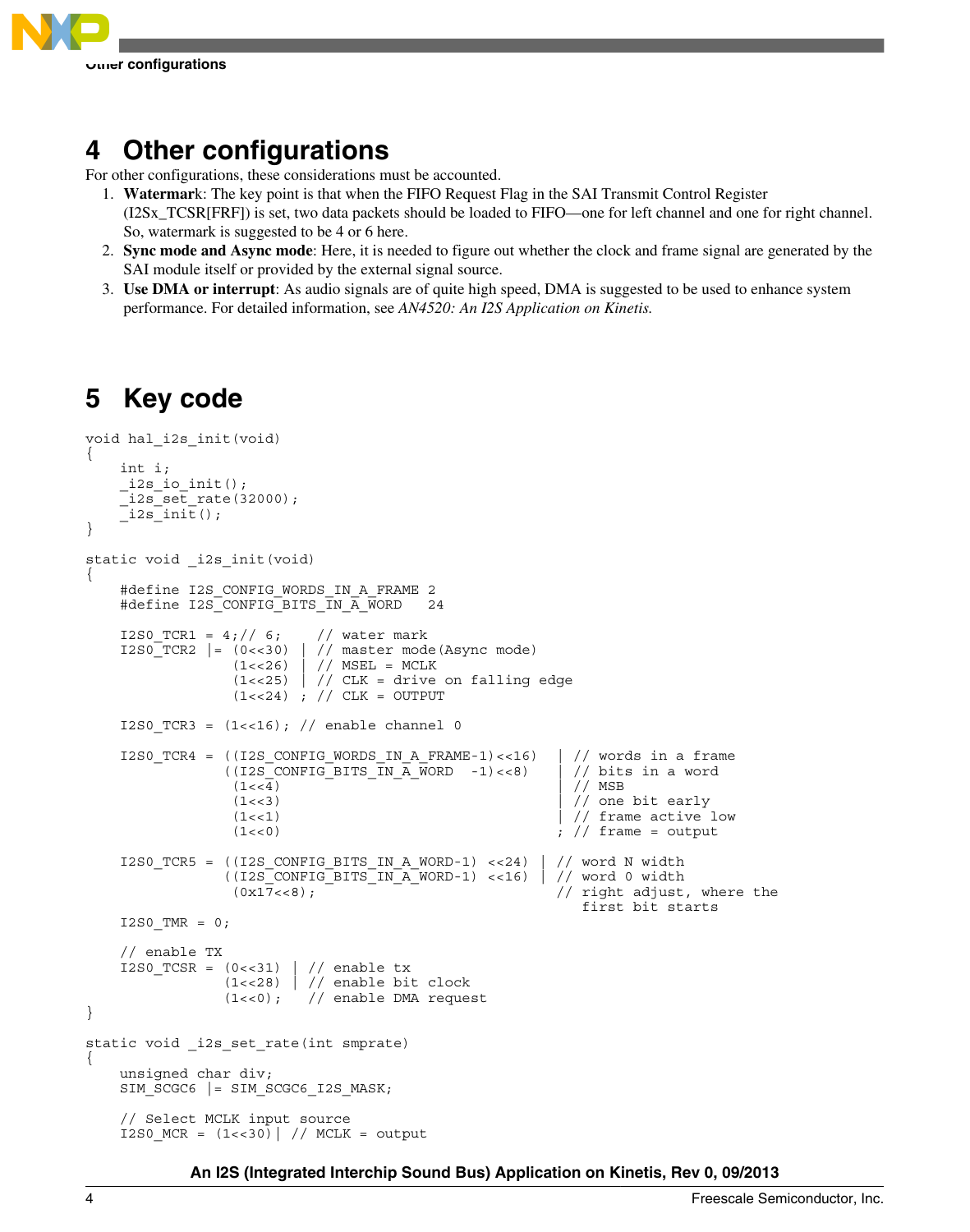```
Conclusion
```

```
(0 < 24); // MCLK SRC = core clock = 48M
    if((smprate == 11025)||(smprate == 22050)||(smprate == 44100))
         _set_clock_112896();
    if((smprate == 8000) || (smprate == 12000) || (smprate == 16000) ||
        (smprate == 24000)|| (smprate == 32000) || (smprate == 48000) )
        set clock 122800();
     switch(smprate)
     {
        case 32000: div=3; break; // 12.288M/(32K*48) = 8, 8 = (DIV+1)*2, DIV = 3
     }
    I2S0 TCR2 = div;
}
void hal_i2s_enable(void)
{
    I2S0 TCSR |= 1u<<31;
}
void hal_fill_tx_buf(s32 *p_r, s32 *p_l, uint buf_n_sample)
{
     static int index = 0;
    static int data index = 0;
     int i;
    s32 * p_rtx;s32 *pi l tx;
    if(intex == 0) {
        p r tx = (int*)i2s buf.buf i2s r tx;
        p^{-1} tx = (int*)i2s buf.buf i2s 1^{-}tx;
     }
     else
    \left\{ \right.p_r_tx = (int*)(i2s_buf.buf_i2s_r_tx+I2S_BLOCK_N_SAMPLES*I2S_SAMPLE_N_BYTE);
        p l tx = (int*)(i2s buf.buf i2s l tx+I2S BLOCK N SAMPLES*I2S SAMPLE N BYTE);
     }
     for(i=0;i<I2S_BLOCK_N_SAMPLES;i++)
     {
        *p_r_tx_{++} = p_r[data_index];*p l tx++ = p l [data index];
         data_index++;
         if(data_index >= buf_n_sample)
            data index = 0;
     }
    index ^{\wedge} = 1;
}
void app_audio(void)
{
    sin table init();
    hal i2c init();
    hal[i2s_init();
 hal_audio_init();
hal_i2s_enable();
     hal_audio_play(sin_table, sin_table2, BUF_N_SAMPLES);
}
```
### **6 Conclusion**

In continuation with *AN4520: An I2S Application on Kinetis*, this application note discusses:

#### **An I2S (Integrated Interchip Sound Bus) Application on Kinetis, Rev 0, 09/2013**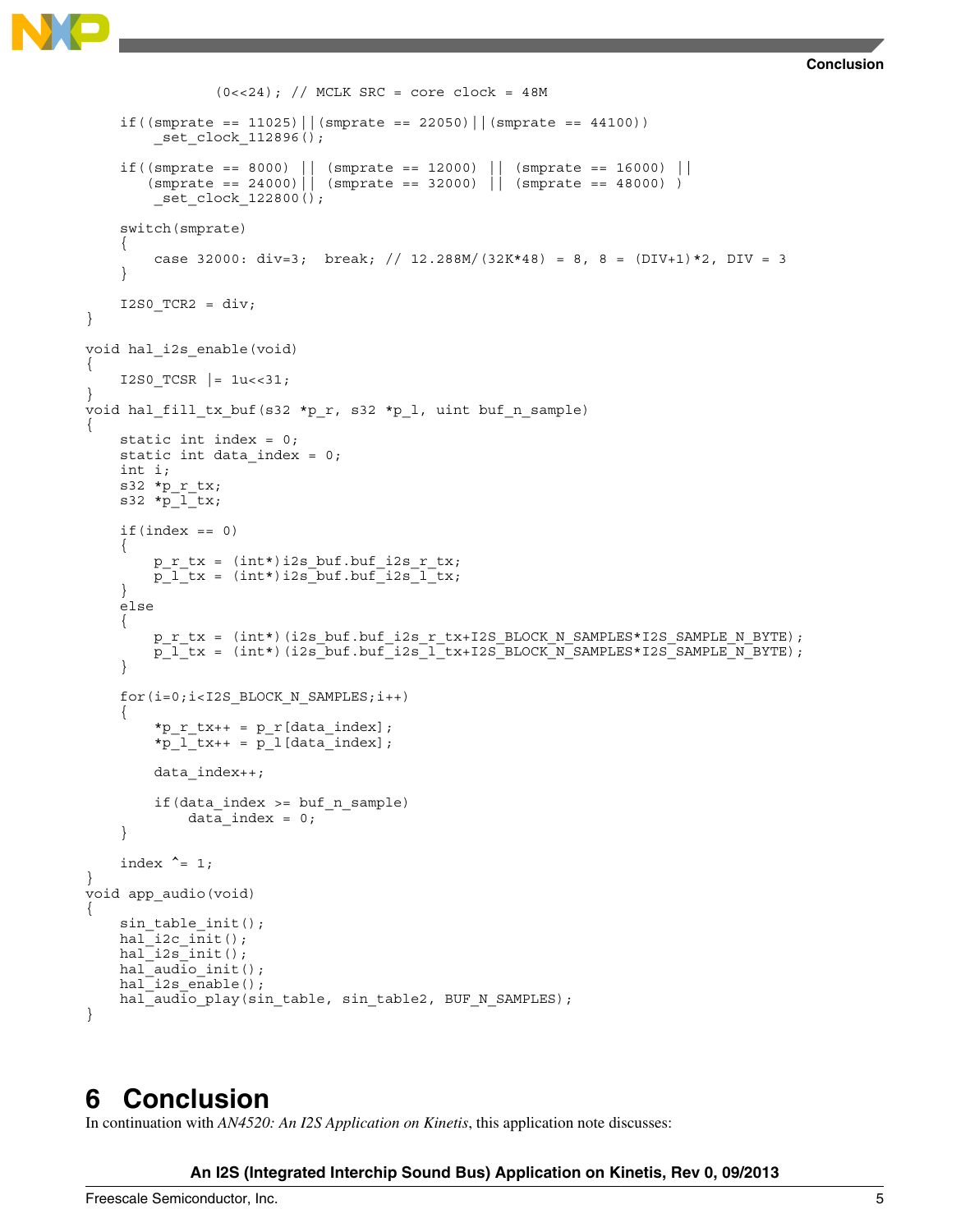<span id="page-5-0"></span>

**References**

- how to configure the bit clock
- how a frame is constructed and the considerations to be taken into account for creating a frame
- other required configurations
- reference code to operate I2S module on Kinetis application for 2.x silicon

### **7 References**

The following reference documents are available on [freescale.com](http://www.freescale.com) :

- *K60 Sub-Family Reference Manual* (document number K60P144M100SF2V2RM)
- *An I2S (Inter-IC) Application on Kinetis* (document number AN4520)